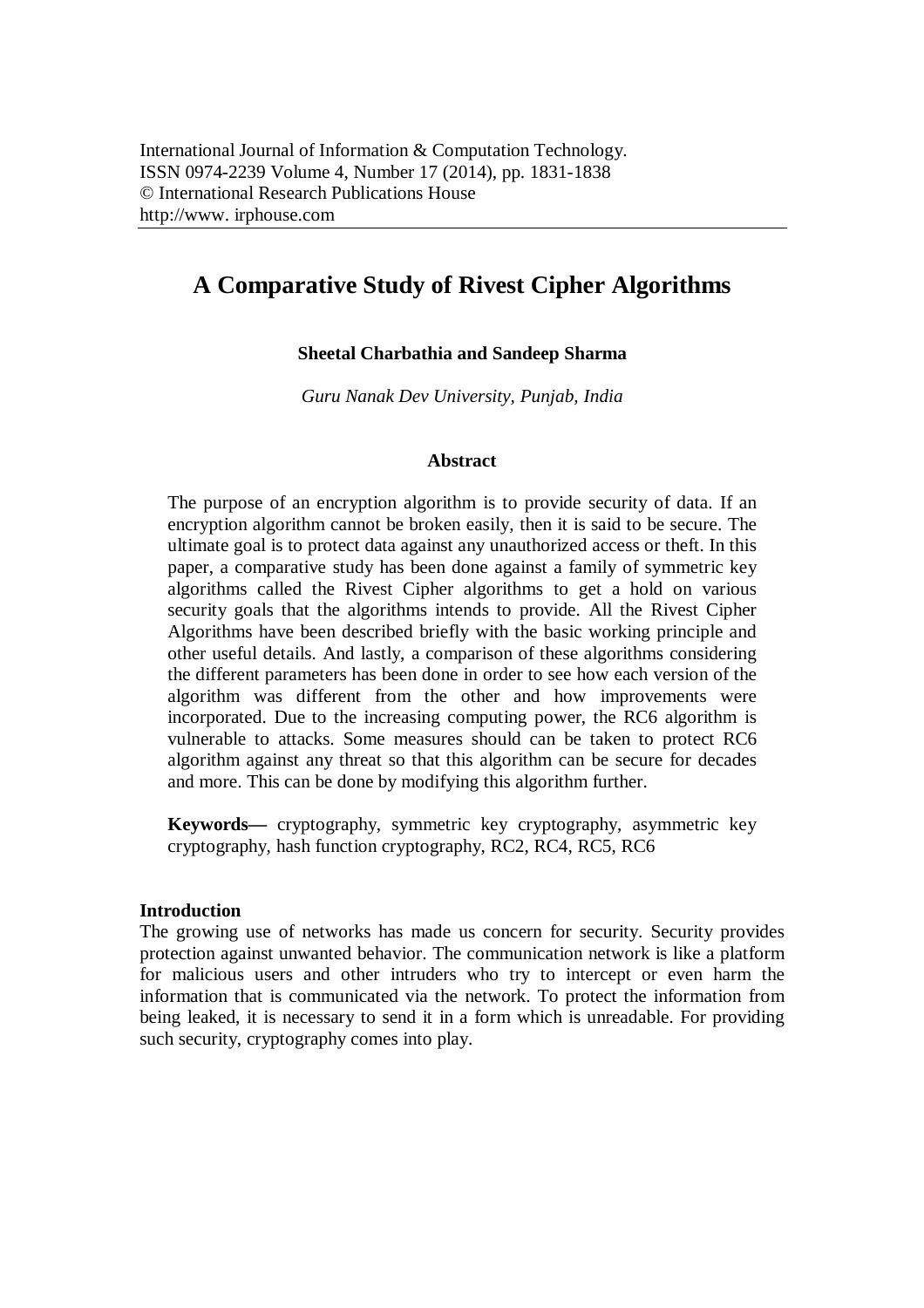

**Fig. 1 Goals of security**

The various goals of security are:

- **Authentication:** The process of proving one's identity.
- **Confidentiality:** It ensures that the message can only be read by the intended receiver.
- **Integrity:** It assures the receiver that the message that has been received, unaltered.
- **Non-repudiation:** The sender cannot deny having sent the message and also the receiver cannot deny having received the message.

Cryptography is the art or science of secrecy. It is about communicating securely through insecure channels. It not only protects the data from alterations and theft, but also provides user authentication. There are three types of cryptographic schemes which have been discussed below. The initial data or normal text is referred to as plaintext. When this plain text is encrypted, it is called as ciphertext. This ciphertext, when decrypted will again turn into usable plaintext.

#### **Symmetric Key Cryptography**

In this scheme, the keys used for encryption and for decryption are the same. The secret key should be known to both the sender as well as the receiver. The difficulty in this approach arises in the distribution of the key. It is generally categorized as being either stream ciphers or block ciphers.

**Stream ciphers** operate on a single bit (byte or computer word) at a time.. A **block cipher** encrypts one block of data at a time. It can be in Electronic Code Book mode (ECB), □ Cipher Block Chaining mode (CBC), Output Feedback mode (OFB),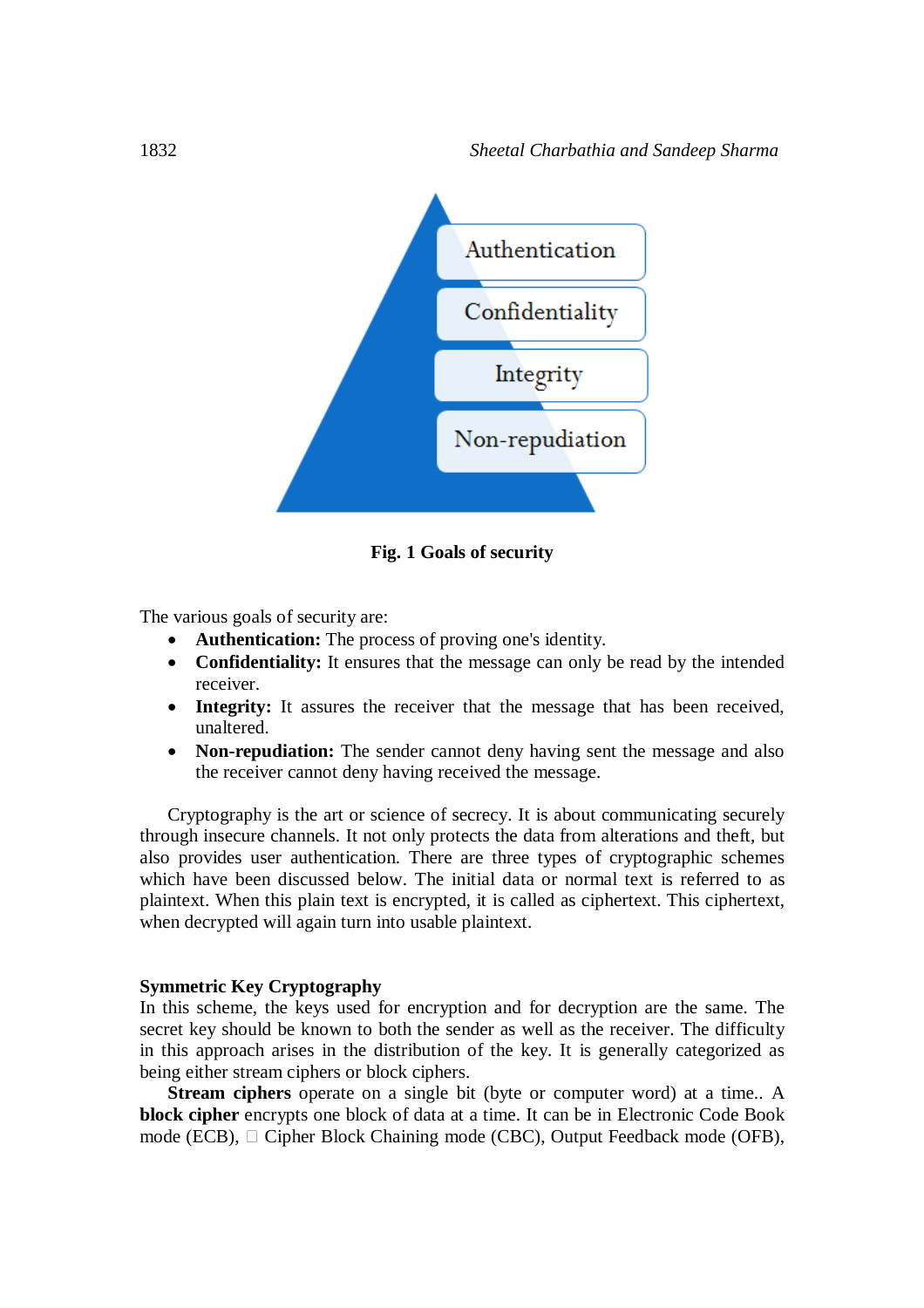Cipher Feedback mode (CFB),  $\Box$  Counter mode (CTR), Galois Counter Mode (GCM).Various algorithms which fall under the category of Symmetric key cryptography are:RC2, RC4, RC5, RC6, AES, DES, 3DES, Blowfish, Twofish, Serpant, CAST5, CAST128, SEED, IDEA, TEA, XTEA, DEAL, FROG, Simon, Speck

#### **Asymmetric Key Cryptography**

In this scheme, the keys used for encryption and decryption purpose are different from each other. This technique is also known as Public Key Cryptography. The data is encrypted using a public key whereas the decryption can be done only by the private key. Public Key Cryptography depends upon mathematical functions/one-way functions, which are easy to compute but it is difficult to compute their inverse function. A disadvantage of PKC is that it is slower than the symmetric key cryptography. Various algorithms which fall under the category of Asymmetric key cryptography are: RSA, DSA, YAK, Diffie Hellman, ElGamal, Merkle's Puzzles, **ECC** 

### **Cryptography Using Hash Function**

In this, a cryptographic hash function is used in order to transform a large block of a string of data to a small block of data. This is a one way function. So, it means that the transformation is done in a way so that recreation of that original data is difficult or say impractical. Further, it is also difficult to find two strings which may be transformed to the same hash. Algorithms under this category are: MD2, MD4, MD5, SHA-0, SHA-1, SHA-3, GOST, HAVAL, RIPEMD, RIPEMD-128/256, RIPEMD-160, RIPEMD-320, Tiger(2), Whirlpool, RTR0

This paper limits the discussion to the family of Rivest Cipher Algorithms. RC algorithms belong to a family of symmetric-key encryption algorithms. They were first invented by Ron Rivest. "RC" stands for Rivest Cipher. The RC algorithms are widely deployed in many networking applications because of their favorable speed and variable key-length capabilities. There are mainly six RC algorithms that have been designed so far out of which only four exist.

#### **RC1**

RC1 was never published. It was the first step which Rivest took in order to proceed with designing a series of symmetric key algorithms popularly known as the Rivest Cipher Algorithms. Later, different variants were designed and continuous research has been carried out by the researchers. The main idea of research was to design a Symmetric Key encryption algorithm that could be used by the users to protect their data as it passes through the network.

#### **RC2**

It is a block encryption algorithm, developed in 1987. It was considered as a proposal for the DES replacement. It is a secret key block encryption algorithm which uses a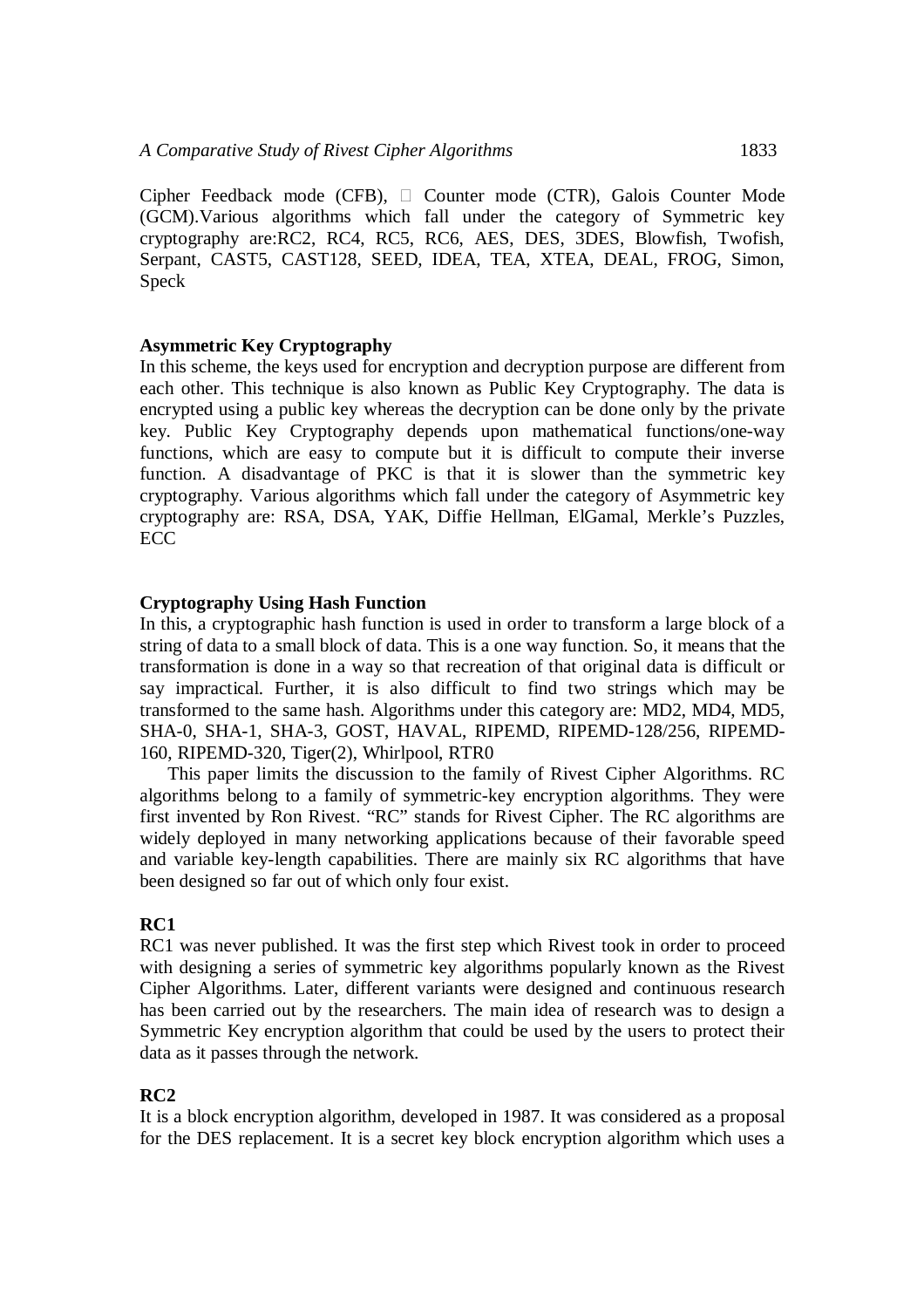variable size key from 1 byte to 128 bytes. It consists of input and output block size of 64-bit each. This algorithm was designed to be easily implemented on 16-bit microprocessors. If the key encryption has been performed beforehand, then this algorithm runs twice as fast as DES on an IBM AT. The algorithm itself involves 3 further sub algorithms viz. Key Expansion, Encryption, and Decryption. This was designed as a proposal to replace the existing DES Algorithm.



**Fig. 2 MIX transformation of RC2 [11]**

### **RC3**

RC3 was broken before ever being used. When the RC3 algorithm was being developed at RSA security, It was broken at the same time. Hence, it was not used.

# **RC4**

RC4 is a stream cipher, symmetric key encryption algorithm. The same algorithm is used for both encryption and decryption. The data stream is simply XORed with the series of generated keys. The key stream does not depend on plaintext used at all. A variable length key from 1 to 256 bit is used to initialize a 256-bit state table. Vernam stream cipher is the most widely used stream cipher based on a variable key-size. It is popular due to its simplicity. It is often used in file encryption products and secure communications, such as within SSL. The WEP (Wireless Equivalent Privacy) protocol also used the RC4 algorithm for confidentiality. It was also used by many other email encryption products. The cipher can be expected to run very quickly in software. It was considered secure until it was vulnerable to the BEAST attack.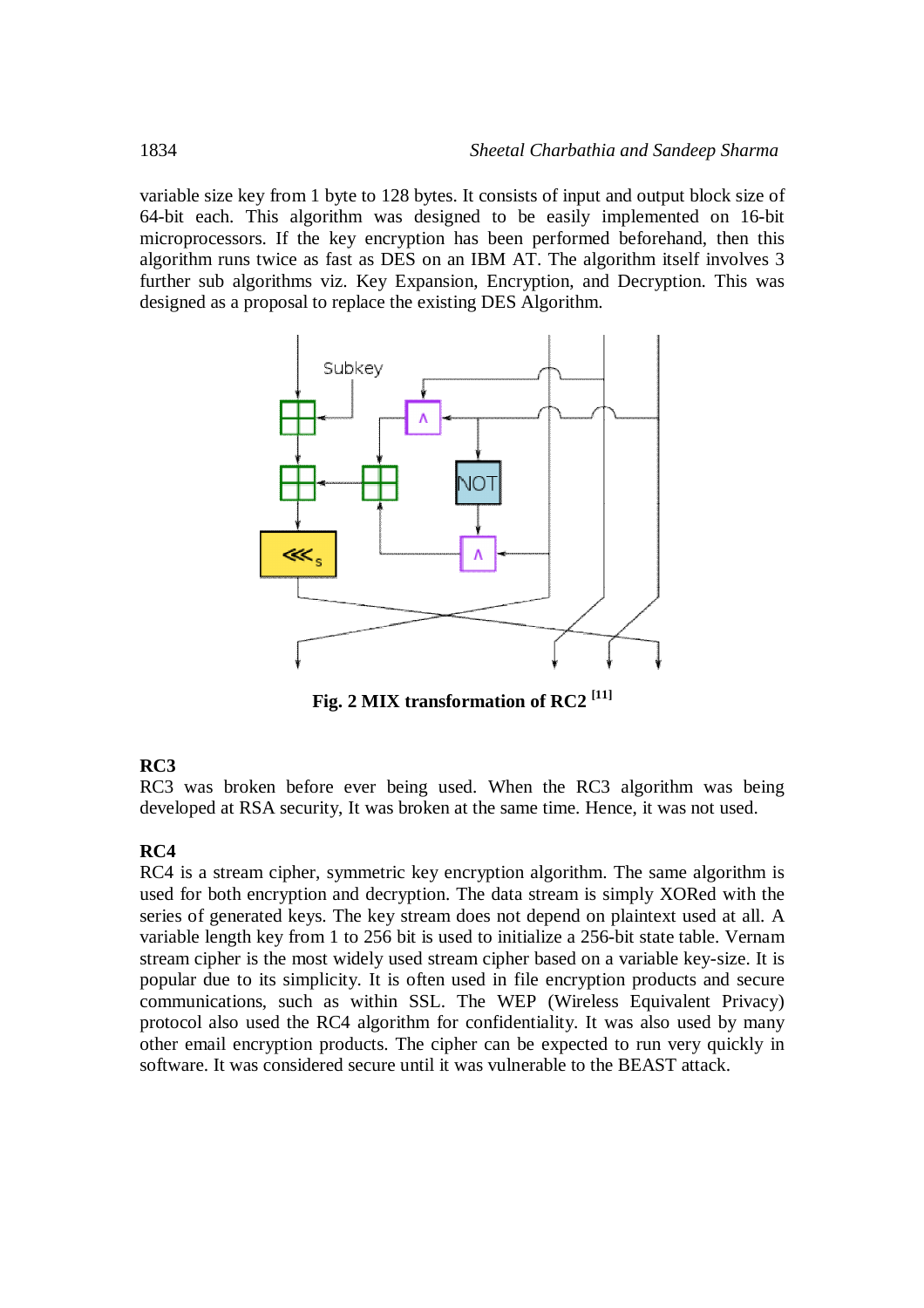

**Fig. 3 Schematic representation of RC4 [12]**

### **RC5**

RC5 is a 32/64/128-bit block cipher developed in 1994. It was designed by Ronald Rivest for RSA Data Security (now RSA Security) in December of 1994. It is a symmetric block cipher having a variable number of rounds, word size and a secret key. It uses data-dependent operations heavily. It is a simple algorithm which has a low memory requirement. It is suitable for hardware or software. It is fast and also provides security if suitable parameters are chosen. This algorithm makes use of magic numbers. Due to the data-dependent rotations, differential cryptanalysis and linear cryptanalysis is not possible. The key used is strong if it is long. However, if the key size is short, then the algorithm is weak.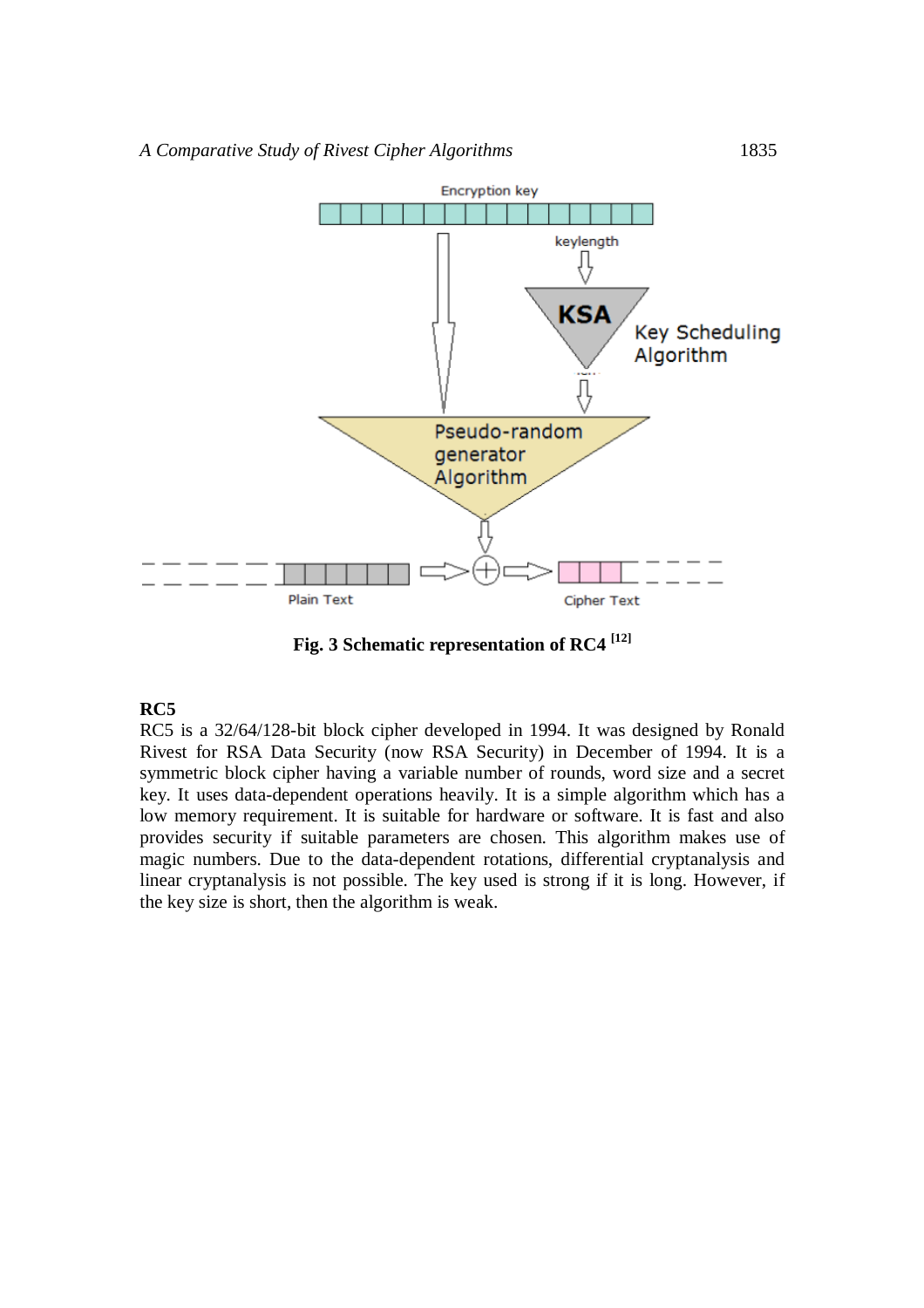

**Fig. 4 One round of RC5 block cipher [13]**

## **RC6**

It was an AES finalist developed in 1997. It is a block cipher which uses 128 bit block size and supports key sizes of 128, 192 and 256 bits. It was designed in order to meet the requirements of the AES. It is an improvement of the RC5 Algorithm. It provides even better security against attacks which may be possible in the RC5 Algorithm. It makes use of 4 registers (Each one of 32 bit) and is more secure than the RC5. It is also protected from various other possible security attacks. It uses fewer rounds and offers a higher throughput.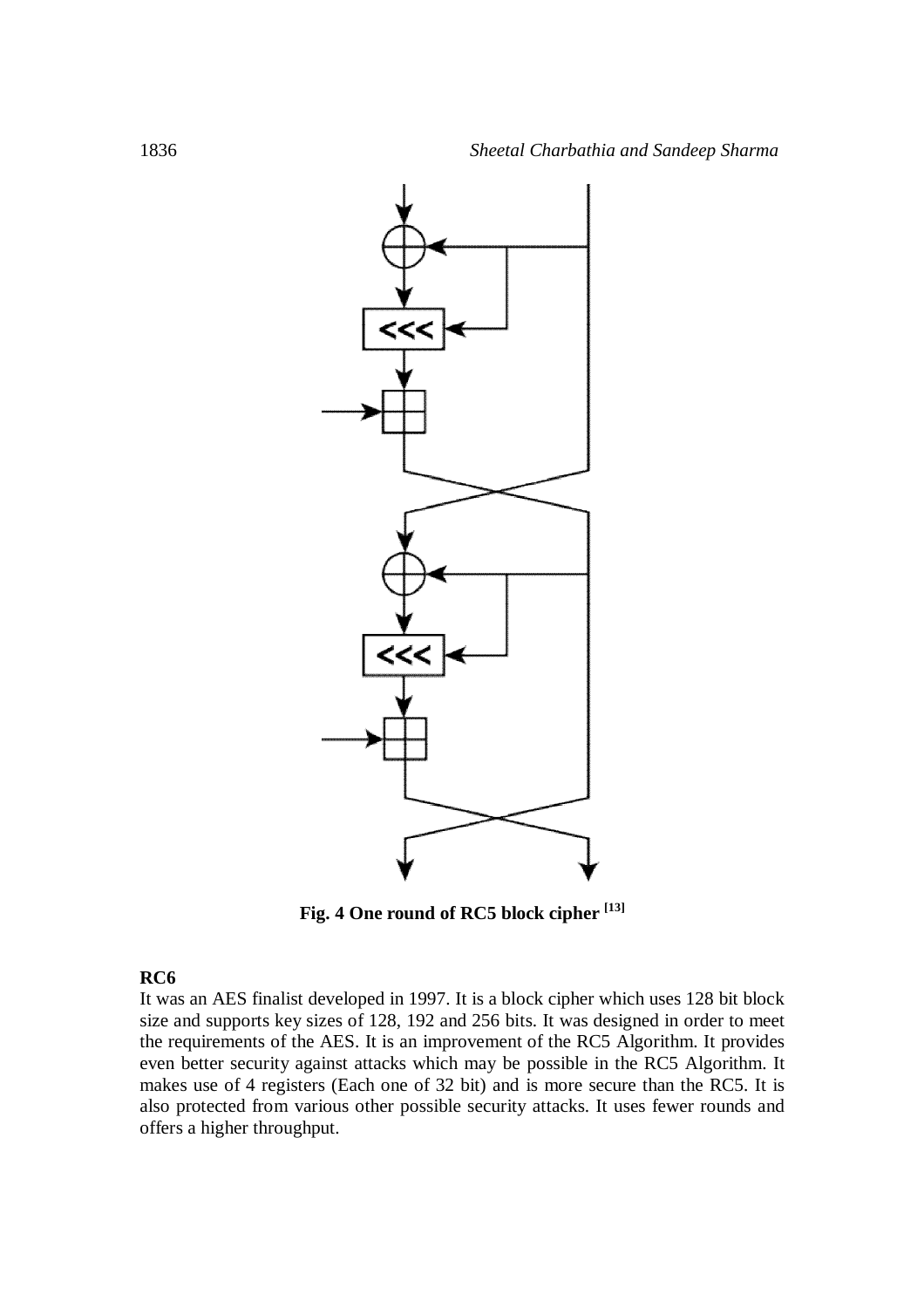

**Fig. 5 MIX Transformation of RC6 [14]**

|  | <b>TABLE 1. Comparison between RC Algorithms</b> |  |  |
|--|--------------------------------------------------|--|--|
|--|--------------------------------------------------|--|--|

| <b>Algorithm</b>     | RC2                                                  | RC <sub>4</sub> | RC <sub>5</sub> | RC <sub>6</sub>                                                              |
|----------------------|------------------------------------------------------|-----------------|-----------------|------------------------------------------------------------------------------|
| vear                 | 1987                                                 | 1987            | 1994            | 1998                                                                         |
| cipher               | block                                                | stream          | block           | block                                                                        |
| <b>Block size</b>    | 64                                                   | 2064            | 32, 64, 128     | 128, 256                                                                     |
| <b>Key size</b>      | 8-128 default                                        | $1-256$         | $0 - 2048$      | 128, 192, 256                                                                |
|                      | 64                                                   |                 |                 |                                                                              |
| <b>Rounds</b>        | 16                                                   | 256             | $0 - 255$       | 20 (recommended)                                                             |
| <b>Possible</b>      | Differential,                                        | <b>BEAST</b>    | Differential    | Correlation                                                                  |
| <b>Attacks</b>       | Linear                                               |                 |                 |                                                                              |
| <b>Security</b>      | vulnerable                                           | vulnerable      | vulnerable      | Considered vulnerable                                                        |
| <b>Possible keys</b> | $2^{64}$ , $2^{128}$                                 | .               | .               | $2^{128}, 2^{192}, 2^{256}$                                                  |
| <b>Operations</b>    | $+, \, \text{-}, \, \&, \, \text{-}, \, \text{ror},$ | $+$ , mod,      |                 | $ +, -, \ll\ll, \gg\gtr, \text{Xor},  +, -, *, \ll\ll, \gg\gtr, \text{Xor},$ |
| used                 | rol                                                  | xor             | mod             | mod                                                                          |